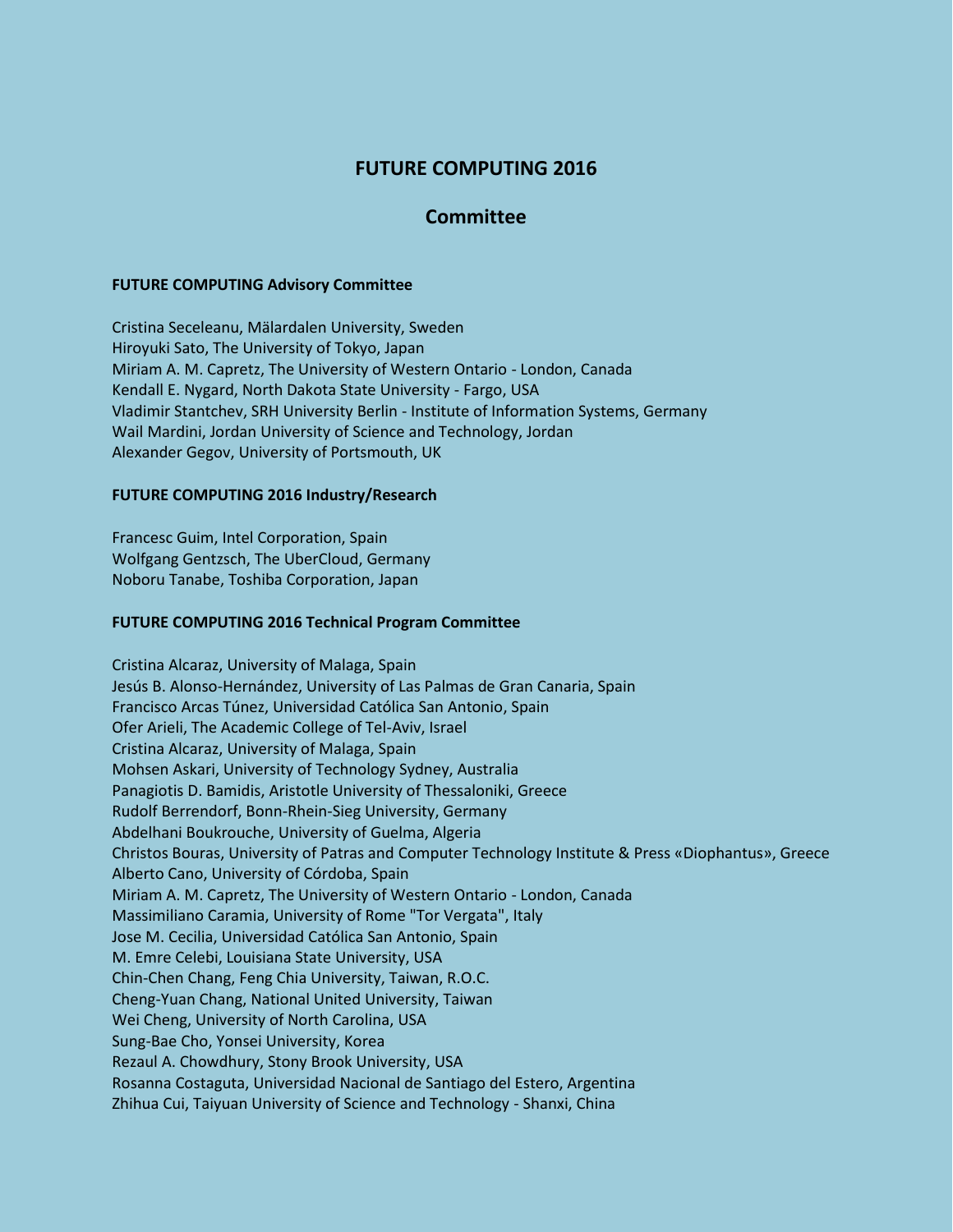Marc Daumas, INS2I & INSIS (CNRS), France Isabel Maria de Sousa de Jesus, ISEP-Institute of Engineering of Porto, Portugal Sérgio Deusdado, Polytechnic Institute of Bragança, Portugal Leandro Dias da Silva, Federal University of Alagoas, Brazil Qin Ding, East Carolina University, USA Prabu Dorairaj, NetApp Inc, India Marek J. Druzdzel, University of Pittsburgh, USA Fausto Fasano, University of Molise, Italy Dietmar Fey, Friedrich-Alexander-Universität, Germany Francesco Fontanella, Università degli Studi di Cassino e del Lazio Meridionale, Italy Félix J. García Clemente, University of Murcia, Spain Miguel Garcia, University of Valencia, Spain Teresa Garcia-Valverde, Universidad Católica San Antonio de Murcia, Spain George A. Gravvanis, Democritus University of Thrace, Greece Wolfgang Gentzsch, The UberCloud, Germany Paul Gibson, Telecom Sud Paris, France Debasis Giri, Haldia Institute of Technology, India Apostolos Gkamas, University Ecclesiastical Academy of Vella of Ioannina, Greece Victor Govindaswamy, Concordia University - Chicago, USA David Greenhalgh, University of Strathclyde Glasgow, UK Michael Grottke, University of Erlangen-Nuremberg. Germany Miguel Angel Guevara Lopez, IEETA - University of Aveiro, Portugal Francesc Guim, Intel Corporation, USA Hamid Harroud, Al AkhawaynUniversity inIfrane, Morocco Houcine Hassan, Universitat Politècnica de Valencia, Spain Tzung-Pei Hong, National University of Kaohsiung, Taiwan Daniela Hossu, University 'Politehnica' of Bucharest, Romania Robert Hsu, Chung Hua University, Taiwan Yongjian Hu, University of Warwick - Coventry, UK Tee Sim Hui, Multimedia University, Malaysia Saurabh Hukerikar, University of Southern California, USA Jong-Gyu Hwang, Korea Railroad Research Institute (KRRI), Korea Woomin Hwang, National Security Research Institute, South Korea Muhammad Iftikhar, Universiti Malaysia Sabah (UMS), Malaysia Sergio Ilarri, University of Zaragoza, Spain Syed Mohammed Shamsul Islam, University of Western Australia, Australia Yasushi Kambayashi, Nippon Institute of Technology, Japan Korhan Karabulut, Yasar University, Turkey Jonghwa Kim, University of Augsburg, Germany Georgios Kioumourtzis, Ministry of Citizen Protection and Public Order - Center for Security Studies, Greece Scott A. Klasky, Oak Ridge National Laboratory (ORNL), USA Michihiro Koibuchi, National Institute of Informatics, Japan Zbigniew Kokosinski, Cracow University of Technology, Poland Piotr A. Kowalski, SRI Polish Academy of Sciences and AGH University of Science and Technology, Poland Bartosz Krawczyk, Wroclaw University of Technology, Poland Dalia Kriksciuniene, Vilnius University, Lithuania Carlos León de Mora, Universidad de Sevilla, Spain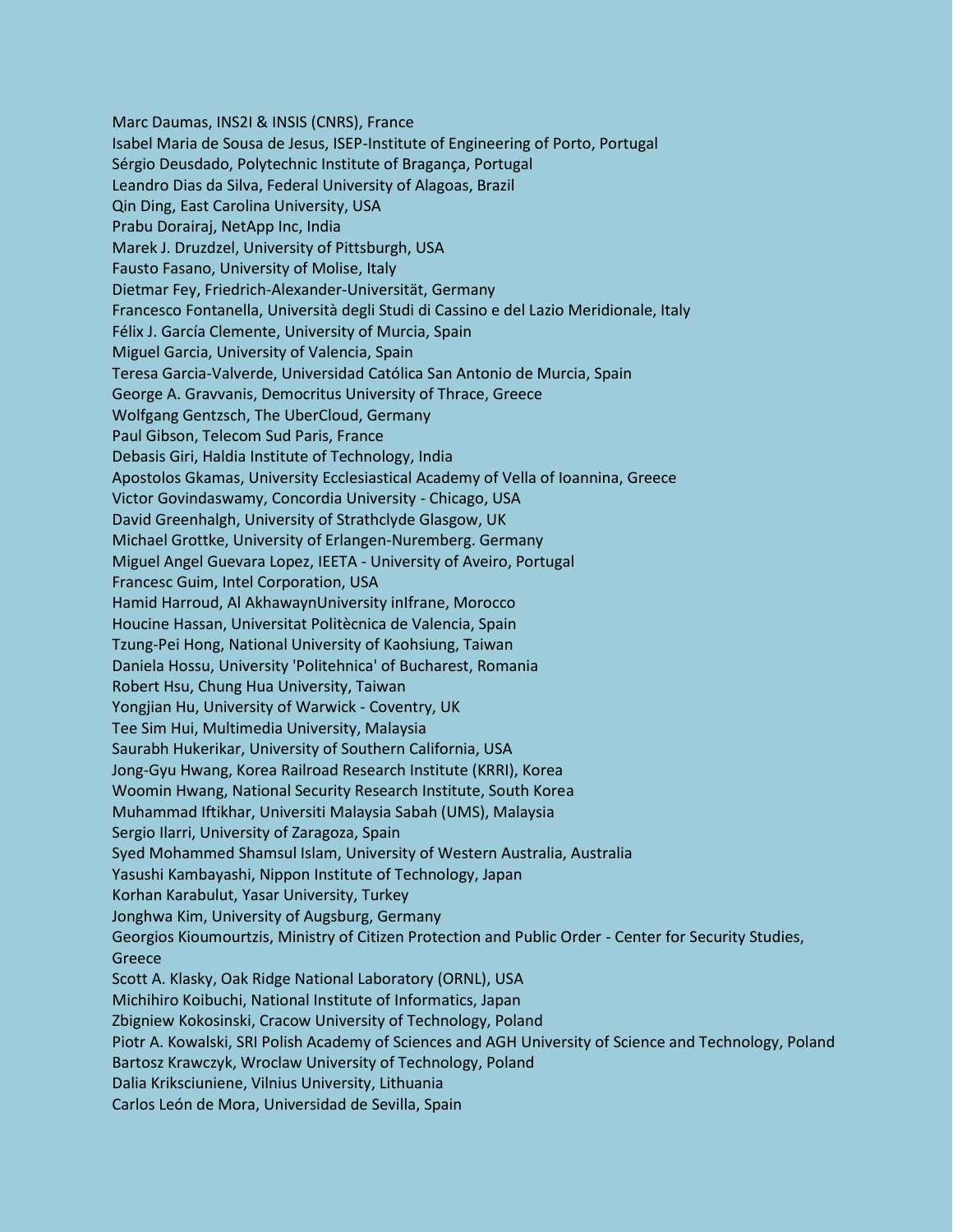Pierre Leone, University of Geneva, Switzerland Vitus Leung, Sandia National Labs, USA Hongen Liao, Tsinghua University, China Chun-Cheng Lin, National Chiao Tung University, Taiwan Lan Lin, Ball State University, USA Zihuai Lin, University of Sydney, Australia Lu Liu, University of Derby, UK Yu-lung Lo, Chaoyang University of Technology, Taiwan Jay Lofstead, Sandia National Laboratories, USA Stephane Maag, Telecom SudParis, France Maciej Machulak, Cloud Identity Limited, UK Olaf Maennel, Tallinn University of Technology, Estonia Frederic Magoules, Ecole Centrale Paris, France Francesco Maiorana, University of Catania, Italy Giuseppe Mangioni, University of Catania, Italy Francesco Marcelloni, University of Pisa, Italy José María Luna, University of Córdoba, Spain Francesca Martelli, Institute for Informatics and Telematics (IIT) - Italian National Research Council (CNR), Italy Gregorio Martinez, University of Murcia, Spain Célia Martinie, ICS-IRIT - University Toulouse 3, France Constandinos Mavromoustakis, University of Nicosia, Cyprus Rami Melhem, University of Pittsburgh, USA Silvano Mignanti, Sapienza University of Rome, Italy Rao Mikkilineni, C3DNA Inc., USA Nader F. Mir, San Jose State University, USA Yehya Mohamad, Fraunhofer Institute for applied information technology (FIT), Germany Ehsan Mousavi, University of Science and Technology - Tehran, Iran Isabel Münch, German Federal Office for Information Security (BSI), Germany Susana Munoz Hernández, Universidad Politécnica de Madrid, Spain Andrés Muñoz Ortega, University of Murcia, Spain Marco Mussetta, Politecnico di Milano, Italy Kazumi Nakamatsu, University of Hyogo, Japan Isabel L. Nunes, Universidade Nova de Lisboa - Caparica, Portugal Kendall E. Nygard, North Dakota State University - Fargo, USA Cyril Onwubiko, Research Series Ltd., UK Gonzalo Pajares, University Complutense of Madrid, Spain Panos M. Pardalos, University of Florida, USA Przemyslaw Pochec, University of New Brunswick, Canada Aurora Pozo, Federal University of Paraná, Brazil Prakash Ranganathan, University of North Dakota-Grand Forks, USA Danda B. Rawat, Georgia Southern University, USA Hendrik Richter, HTWK Leipzig, Germany Carsten Röcker, Fraunhofer IOSB-INA, Germany Ivan Rodero, NSF Center for Autonomic Computing / Rutgers the State University of New Jersey, USA Marcos A. Rodrigues, Sheffield Hallam University, UK Alfonso Rodriguez, University of Bio-Bio, Chile Božidar Šarler, University of Nova Gorica & Institute of Metals and Technology, Ljubljana, Slovenia